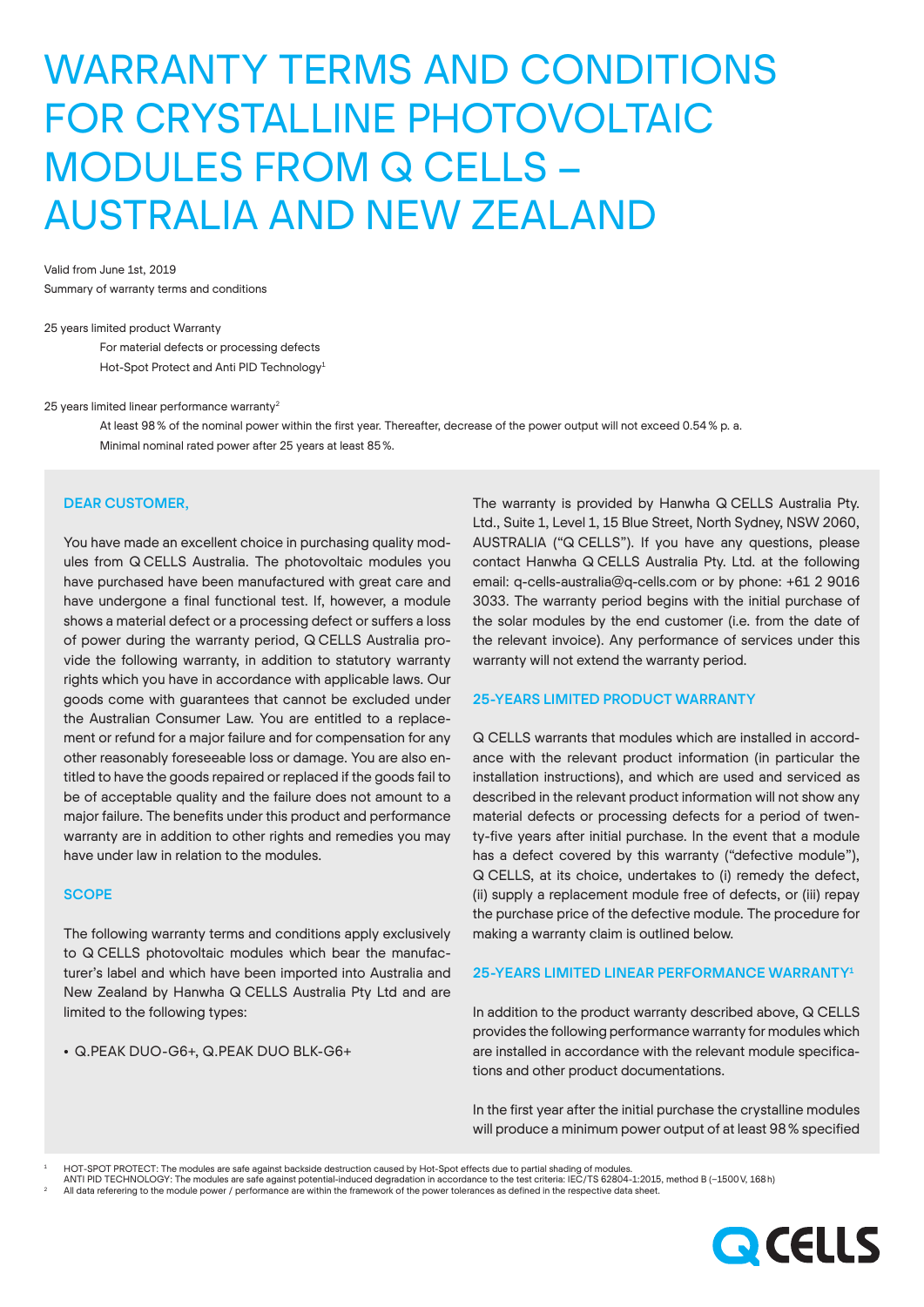in the module data sheet. From the 2nd year onwards and for a duration of 24 years the crystalline modules will have a yearly maximum decrease (degradation) of power of not more than 0.54%, i.e. after 25 years the crystalline module will have a minimum power output of at least 85% of the minimum power output specified in the module data sheet.

All power data refers to measurements under the STC Standard Test Conditions applicable at the beginning of this warranty. The STC Standard Test Conditions are customary standardized basic conditions for the measurement of the power of solar modules. The current Standard Test Conditions are defined at DIN EN 60904-3 (IEC 904-3). Please contact us in case you need a copy of this document.

In the event that the power output of a module falls below the minimum power output ("non-performing module") Q CELLS may, at its choice, compensate any differences to the guaranteed power by: (i) remedying the defect, (ii) replacing the module, (iii) supplying additional modules as described below under "Warranty claims and entitlements", (iv) repaying the purchase price of the modules, or (v) reducing the purchase price in proportion of the actual power to the guaranteed power. Subject to any rights you may have at law that cannot be excluded, other payments, such as compensation for expenses or for related damages, shall not be covered by this performance warranty.

# EXCLUSIONS TO THE PRODUCT AND PERFORMANCE WARRANTY

Q CELLS is entitled to refuse to honor this warranty in the following circumstances (regardless of how those circumstances arise):

- where modules have been used or handled, or modifications made to the modules, not in accordance with the relevant product information or written instructions issued by Q CELLS;
- where the modules have not been installed in accordance with the relevant installation and operating manual or other written instructions issued by Q CELLS (including where modules are used in high snow loads or extreme temperature conditions where the conditions of use exceed the specifications set out in the relevant product information, and sound structured engineering);
- where the system containing modules has been incorrectly configured (including use with incompatible modules or inverters, or inadequate system design);
- where the modules have not been serviced or maintained in accordance with the relevant product information or written instructions issued by Q CELLS;
- where the modules have been used for purposes or in circumstances not conforming to the product specifications (as set out in the applicable module datasheet) or not in compliance with the installation and operating instructions;
- where the modules have been damaged due to external or environmental causes of any kind (including pollution of any kind, fire, explosion, smoke, charring, lightning, hail, frost, snow or storms);
- where the modules have been damaged due to malicious acts by any person (including vandalism or violent activities);
- where the modules have been damaged due to damage to or defects in the photovoltaic system in which the modules are installed, due to factors such as voltage fluctuations, power peaks, excess voltage, power failure etc.;
- scratches, marks, mechanical wear, rust, mould, degradation, discoloration and other changes which occur after the delivery of the modules but which do not result in any adverse effect on the mechanical stability of the product or a reduction of performance which exceeds the levels set out in the performance warranty;
- where the modules are modified or used in processes involving, or in conjunction with, other products without Q CELLS' prior written consent, or
- where the serial number or product label has been removed, changed, deleted or made unrecognizable, or if the number or label is no longer clearly distinguishable for other reasons beyond Q CELLS' control and therefore it is not possible to conclusively identify the modules.

This warranty does not apply for modules which are used on mobile carriers such as motor vehicles, caravans or boats. This warranty does not extend to any claim to compensation for the reimbursement of costs for dismantling, installation or replacement, loss of yield or other indirect damages.

# CLAIMS UNDER THE PRODUCT AND PERFORMANCE WARRANTY / NOTIFICATION OF DEFECTS

The supplied modules must be checked for visible defects when they are delivered. Any defects discovered during this process must be reported immediately to Hanwha Q CELLS Australia Pty. Ltd. (email: service.au@q-cells.com / phone: +61 2 9016 3033). If visible defects are not reported immediately, Q CELLS may refuse to honor this warranty. To claim under this warranty, please contact Hanwha Q CELLS Australia Pty. Ltd. (email: service.au@q-cells.com / phone: +61 2 9016 3033). We ask for our customers' understanding that Q CELLS cannot accept any unauthorised return shipments of modules and we will not take delivery of such items.